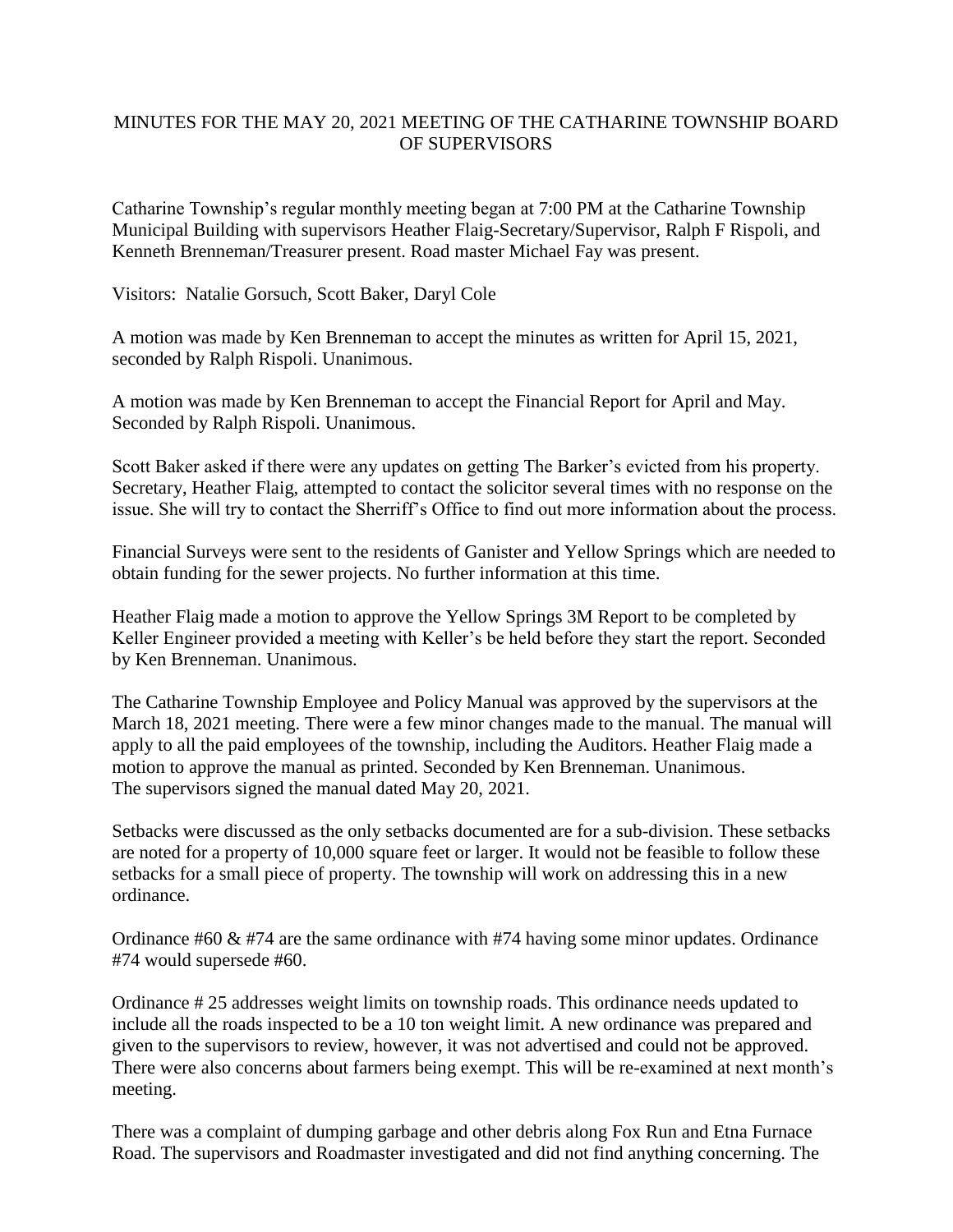township will keep an eye on the area and further inspect.

Rod Imler presented a non-building sub-division to the supervisors for approval. All paperwork was in order. Ken Brenneman made a motion to approve the plans, seconded by Heather Flaig. Ralph Rispoli abstained.

The township is in need for backhoe and grader work. Ken Brenneman made a motion to place this work out to bid. Seconded by Ralph Rispoli. Unanimous.

The Roadmaster, Mike Fay, is interested on bidding the use of his personal backhoe and grader. The Ethics Commission was notified and as long as he goes through the bidding process like everyone else, the township would not be in any violation of code if he bids or if he happens to be awarded a bid.

The supervisors were given a fact sheet regarding the American Rescue Plan funds that are to be dispersed to the township. There are still a lot of questions as to what this money can and cannot be spent on. Further information to come.

Polecat Hollow Road is going to be bonded for logging.

2020/2021 Winter Financial Report was presented to the supervisors and Road Master showing what our winter expenses were and the portion that Fox Run takes. No concerns at this time.

A letter was sent to Theresa Mattern regarding obtaining a permit. She had previously gone through CCIS and has fulfilled all requirements.

A letter was sent to the owners of the formally John Saylor's property regarding garbage and excess debris on the property. The current owner has begun clean-up with the property looking better.

Heather Flaig, supervisor, is in need of a building permit for a fence. She presented the paperwork to the other supervisors for approval as she is the Permit Officer. Ken Brenneman and Ralph Rispoli approved of the permit and to proceed.

There was a complaint about heavy trucks using Bear Crossing Road. The Road master and supervisors will look into this.

Heather Flaig made a motion to go into Executive Session to discuss internal a personnel matter. Seconded by Ken Brenneman.

Heather Flaig made a motion to go back into regular session. Seconded by Ken Brenneman. No decisions were made.

## **Roadmaster Report**

There was some mowing issues and the times and workdays may change for the work crew due to the weather and season.

## **Supervisors Report** Nothing at this time